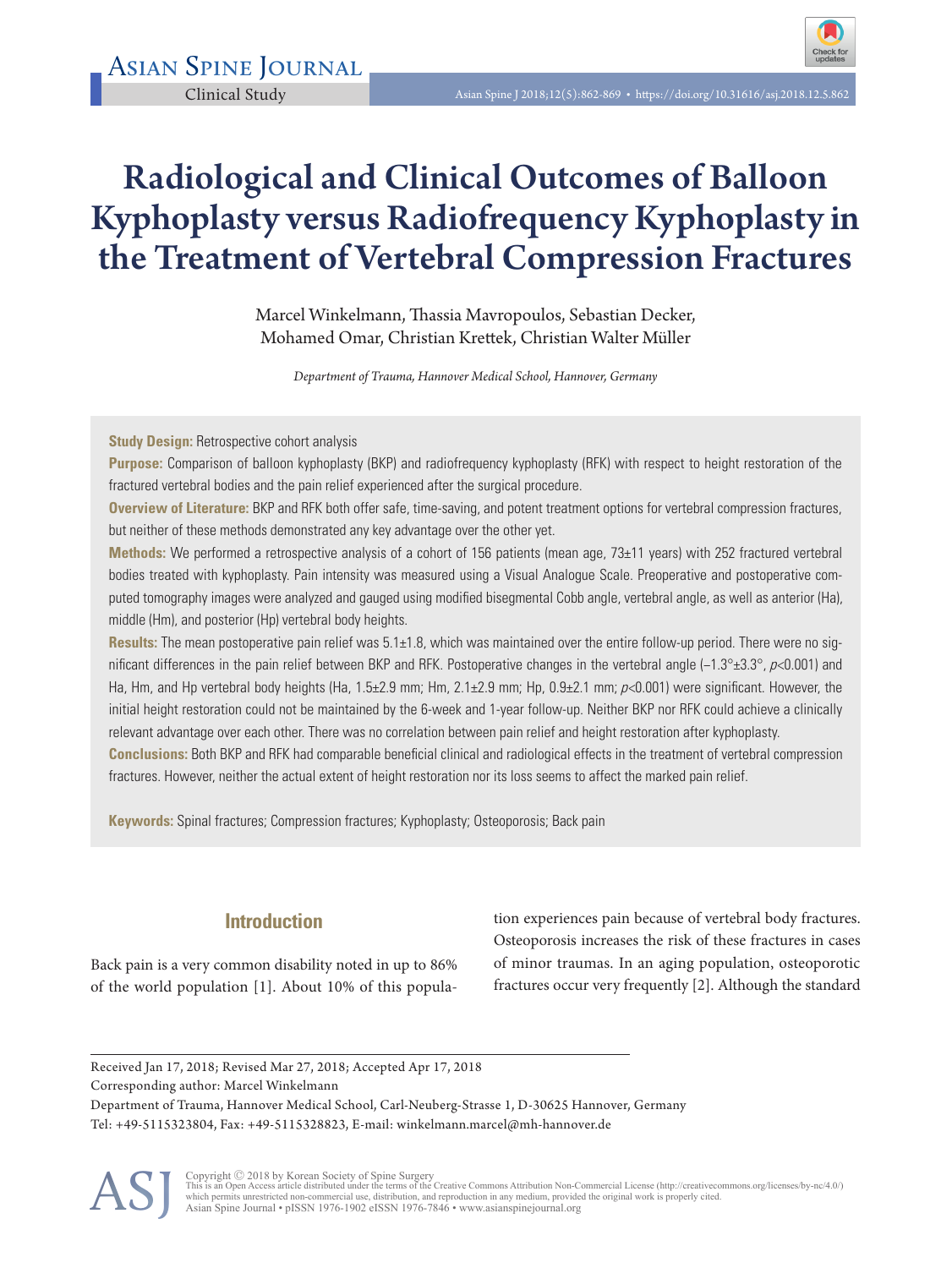therapy for vertebral compression fractures involves nonsurgical treatment options, including analgesic medication or physical therapy, several patients do not benefit from these therapies alone. At 12 months after an osteoporotic vertebral body fracture, up to 75% of the patients still experience moderate-to-severe back pain [3]. Vertebroplasty and kyphoplasty are minimally invasive stabilization techniques that are performed when conservative therapies become ineffective.

Both vertebroplasty and kyphoplasty have been reported to relieve pain immediately after the surgical procedure [4,5]. Because of the apparent increase in safety and the concept of restoration of the anatomic vertebral profile, balloon kyphoplasty (BKP) has become the method of choice [6], whereas radiofrequency kyphoplasty (RFK) is a rather new kyphoplasty technique. RFK is less invasive than BKP because of the unipedicular approach, resulting in a decrease in the time required for surgery, bone-sparing augmentation, and lower cement leakage because of high viscosity cement [7]. Studies that compare BKP and RFK are rare [8-10]. Moreover, it is still unclear whether there is any correlation between height restoration of the fractured vertebral bodies and pain relief.

Therefore, the aim of this study was to investigate whether BKP and RFK can restore vertebral body height and are suitable for pain relief in vertebral compression fractures. Further, this study addresses if there is any difference in the clinical and radiological outcomes between BKP and RFK and whether there is a correlation between height restoration and pain relief.

## **Materials and Methods**

After institutional review board approval of the Hannover Medical School (IRB approval no., 5497), a retrospective cohort of patients who had been treated for vertebral compression fractures (A1, A3.1) [11] with kyphoplasty at a level I trauma center between January 2005 and December 2014 was analyzed. And informed consent was obtained from patients. Patients who underwent additional spinal surgery during the follow-up were excluded. The patients had three follow-up sessions: immediately after operation, at 6 weeks after operation, and at 1 year after operation. The patients were selected on the basis of the international classification of disease diagnosis codes-10 and German procedure classification codes.

#### **1. Intervention**

Kyphoplasty was performed in cases wherein conservative treatment failed to alleviate the pain in 6 weeks after the appearance of the symptoms. The kyphoplasty technique was chosen according to the spine surgeon's choice, without any specific preference for a particular procedure. Each procedure was performed after obtaining written informed consent from the patient. Patients were positioned in the prone position. Closed reduction before the procedure was attempted by using displaceable positioning pillows or flexible surgical tables. A bipedicular surgical approach was performed for BKP using the KYPHON (Medtronic plc, Dublin, Leinster, Ireland) or SYNFLATE (Depuy Synthes, West Chester, PA, USA) system. In contrast to BKP, a unipedicular approach was used for RFK with the StabiliT system (DFine, San Jose, CA, USA).

## **2. Data acquisition**

In addition to demographic data, pain intensity was measured using a Visual Analogue Scale (VAS) ranging from 0 (no pain) to 10 (worst pain) [12]. Preoperative and postoperative images were analyzed and gauged on the basis of lateral radiographs and/or sagittal planes of computed tomography. In accordance with the internal guidelines, lateral radiographs were acquired in a standing position and computed tomography was performed in the supine position routinely. The modified bisegmental Cobb angle and the vertebral angle between the intersecting lines of the top and bottom vertebral end plates were used as measures of the intervertebral kyphotic angle (Fig. 1) [13,14]. We further analyzed the anterior (Ha), middle (Hm), and posterior (Hp) vertebral body heights i.e., the distance (mm) between the top and bottom vertebral end plates perpendicular to the end plate [14]. The absolute and relative height restoration was calculated according to McKiernan's methods A and B (Fig. 1) [15].

An individual magnification factor (MF) and follow-up date (FU) were calculated for each patient to account for the different magnifications of the X-rays resulting from varying focus-film (conventional) or source-image (digital) distances according to the following formula. Thus, all the measurements could be scaled comparable to the preoperative measurements (PO).

 $M$ F $=$   $H$ a (cranial) $_{FU}$ +Hp (cranial) $_{FU}$ +Ha (caudal) $_{FU}$ +Hp (caudal) $_{FU}$ Ha (cranial) $_{\rm{po}}$ +Hp (cranial) $_{\rm{po}}$ +Ha (caudal) $_{\rm{po}}$ +Hp (caudal) $_{\rm{po}}$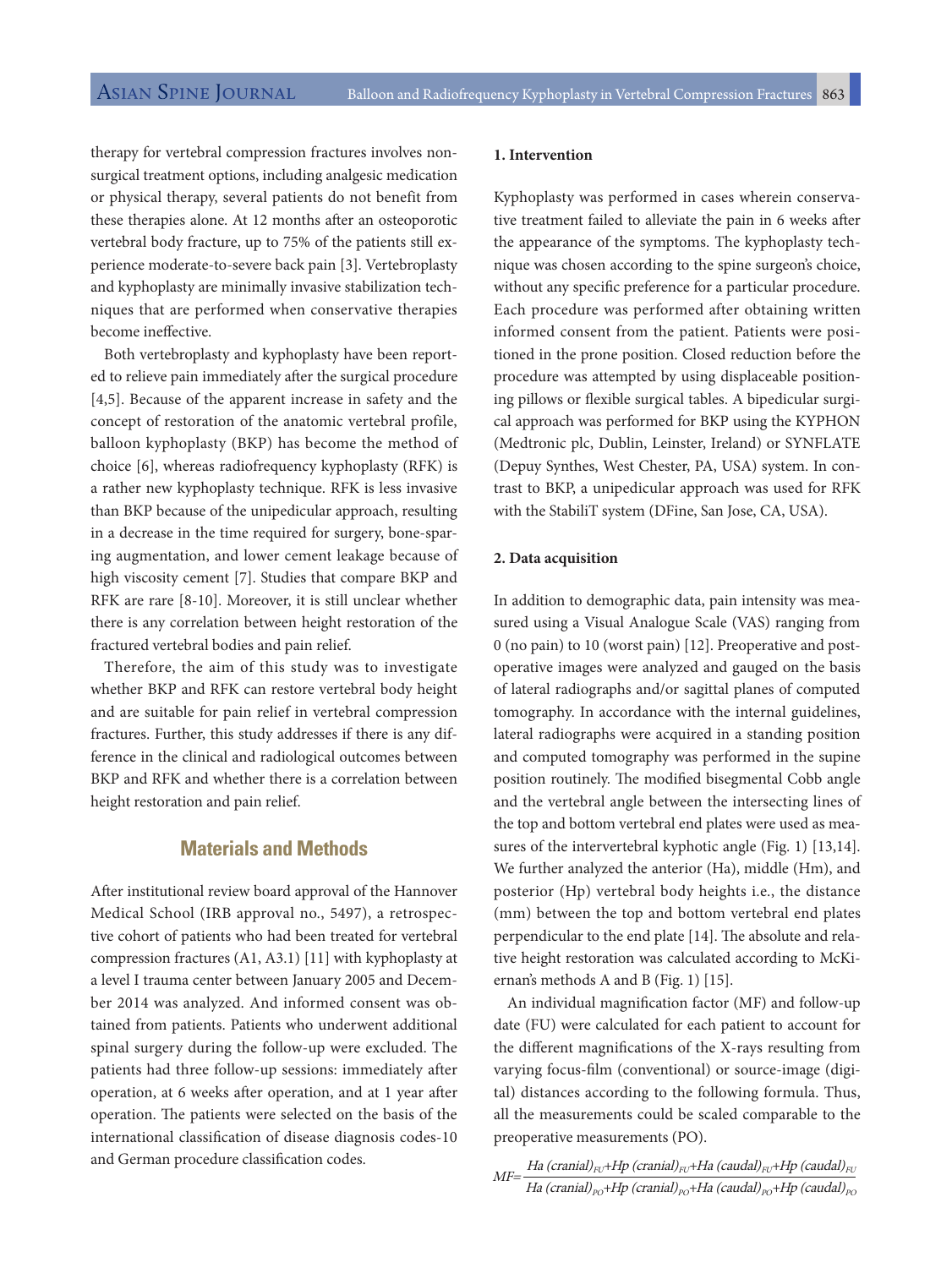

**Fig. 1.** Vertebral body measurements.

## **3. Statistical methods**

Statistical analysis was performed using IBM SPSS ver. 22.0 (IBM Corp., Armonk, NY, USA) and an analysis of variance was performed. Gaussian distribution was analyzed using the Shapiro–Wilk test. Statistical analysis included parametric tests (Student *t*-test) and non-parametric tests (Mann–Whitney *U*-test, Wilcoxon signedrank test). Fisher's exact test was used for analyzing contingency tables. Furthermore, logistic regression was performed. In case of binomial logistic regression, dependent variables had to be dichotomized, if necessary. For the evaluation of a linear connection between fracture age and height restoration as well as pain relief and height restoration, bivariate correlation analysis (Spearman's rank correlation coefficient) was used. The significance level of *p*-value was set to 0.05. This research was published in accordance with STROBE (Strengthening the Reporting of Observational Studies in Epidemiology) guidelines for observational studies.

# **Results**

## **1. Demographic and baseline data**

Overall, 156 patients with a mean age of 73±11 years were included. For further information, please refer to Table

1. Although all the 156 patients kept the first follow-up appointment, clinical outcome data of only 155 patients was available. At 6 weeks after the operation, clinical data of only 56 patients were available, and at 1 year after the operation, that of only 10 patients were available. The radiological outcome data of 156 patients with 252 fractures was obtained after the operation, while after 6 weeks, the radiological outcome data of only 86 patients with 138 fractures was obtained, and at 1 year after operation, that of only 20 patients with 32 fractures was obtained because many were lost to follow-up. The mean fracture age at the time of the surgery was 54±83 days; 131 patients (84%) had a trauma prior to the fracture, 89 (57%) had osteoporosis, and 39 (25%) had an evidence of tumor in the fractured vertebral bodies. Demographic data did not differ between BKP and RFK groups (Table 1).

## **2. Clinical outcome data**

The mean preoperative pain intensity using the VAS was 7.6±1.6 and 2.4±1.8 after operation (*p*<0.001). Postoperative pain relief (ΔVAS) averaged 5.1±1.8 points. At 6 weeks after operation, the pain intensity averaged 3.1±2.5 (ΔVAS, 0.2±2.5; *p*=0.6), and at 1 year after the operation, the pain intensity averaged  $2.9\pm2.8$  ( $\triangle$ VAS,  $0.3\pm1.6$ ; *p*=0.6). Table 1 gives an overview of the pain intensity at different times. In summary, there was no long-term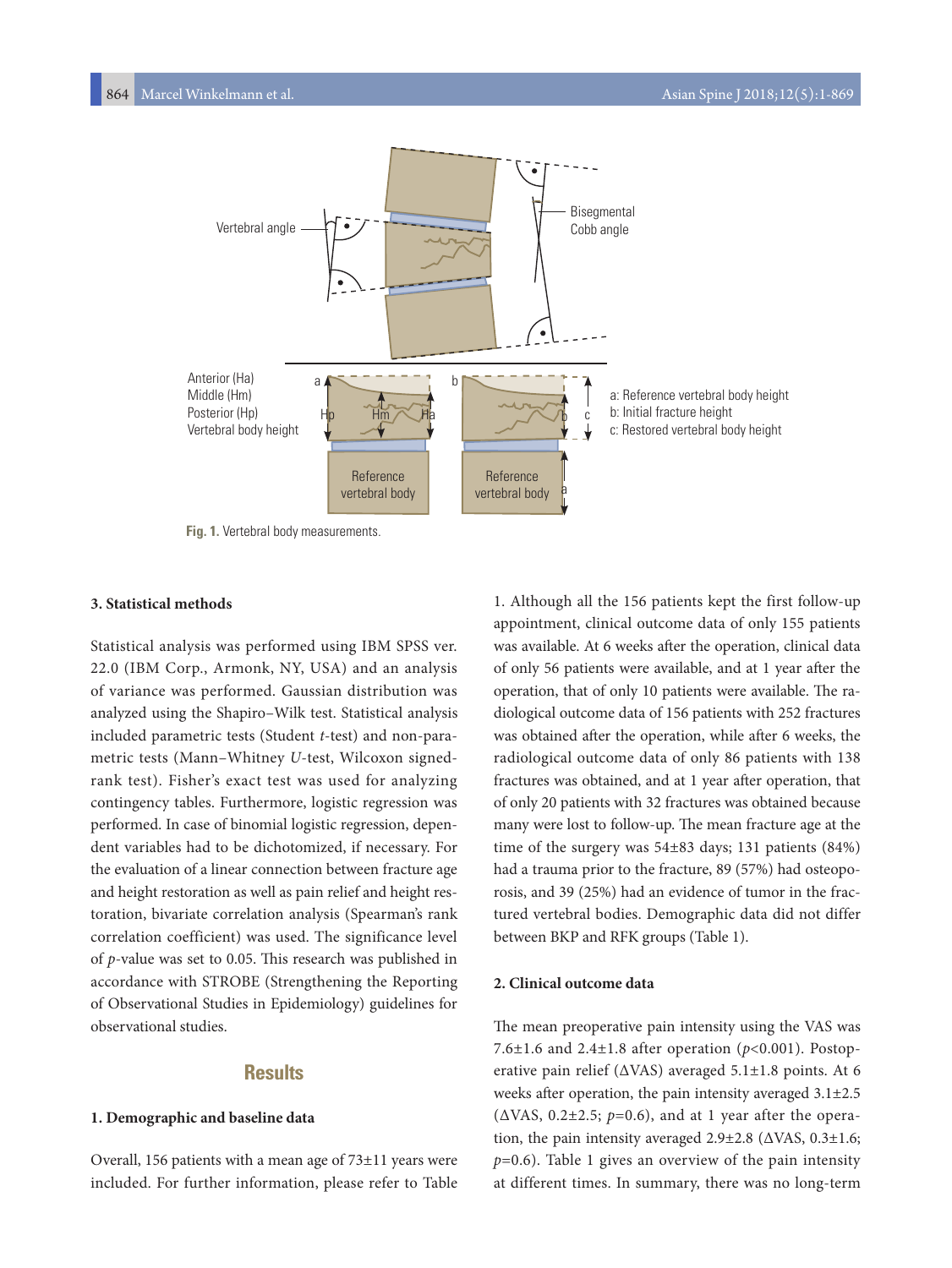| Characteristic                         | Total           | $p$ -value $b)$ | <b>BKP</b>      | <b>RFK</b>      | $\rho$ -value <sup>b)</sup> |
|----------------------------------------|-----------------|-----------------|-----------------|-----------------|-----------------------------|
| Patients                               | 156             |                 | 135             | 21              |                             |
| Fractures                              | 252             |                 | 214             | 38              |                             |
| Sex (female:male)                      | 105:51          |                 | 90:45           | 15:6            | $0.8^{c}$                   |
| Age (yr)                               | $73 + 11$       |                 | $72 + 12$       | 75±10           | $0.2^{\text{c}}$            |
| Fracture age (day)                     | $54 + 83$       |                 | $53 + 87$       | $55 + 52$       | 0.1 <sup>c</sup>            |
| Treated vertebral bodies/patient (no.) | $1.7 + 0.9$     |                 | $1.6 + 0.9$     | $1.8 + 1.1$     | 0.6 <sup>c</sup>            |
| Pain intensity (Visual Analogue Scale) |                 |                 |                 |                 |                             |
| Preoperative                           | $7.6 \pm 1.6$   |                 | $7.7 \pm 1.5$   | $7.0 \pm 1.7$   | $0.1^{d}$                   |
| Postoperative                          | $2.4 \pm 1.8$   |                 | $2.5 \pm 1.7$   | $2.1 \pm 2.0$   | $0.2^{d}$                   |
| 6 Week follow-up                       | $3.1 \pm 2.5$   |                 | $3.0 \pm 2.4$   | $3.7 \pm 3.1$   | $0.5^{d}$                   |
| 1 Year follow-up                       | $2.9 + 2.8$     |                 | $2.6 \pm 2.7$   | $4.0 + 2.6$     | $0.2^{d}$                   |
| Postoperative height restoration       |                 |                 |                 |                 |                             |
| $\Delta$ Vertebral angle ( $\degree$ ) | $-1.3 \pm 3.3$  | < 0.001         | $-1.3 \pm 3.3$  | $-1.1 \pm 2.9$  | 0.7 <sup>d</sup>            |
| $\Delta$ Cobb angle ( $\degree$ )      | $-0.3 + 4.4$    | 0.1             | $-0.3 + 4.4$    | $-0.7 \pm 3.1$  | 0.5 <sup>d</sup>            |
| ∆Ha (method A) (mm)                    | $1.5 + 2.9$     | < 0.001         | $1.5 + 3$       | $1.2 + 2.4$     | 0.3 <sup>d</sup>            |
| ∆Hm (method A) (mm)                    | $2.1 \pm 2.9$   | < 0.001         | $2.1 \pm 2.9$   | $2.2 + 2.4$     | $0.8^{d}$                   |
| ∆Hp (method A) (mm)                    | $0.9 + 2.1$     | < 0.001         | $1.0 + 2.1$     | $0.4 + 2.1$     | 0.07 <sup>d</sup>           |
| $\Delta$ Ha (method B) (%)             | $9.9 + 20.2$    |                 | $10.5 \pm 19.5$ | $8.2 \pm 18.2$  | 0.3 <sup>d</sup>            |
| $\Delta$ Hm (method B) (%)             | $13.4 \pm 24.0$ |                 | $12.6 \pm 18.5$ | $16.7 \pm 33.3$ | $0.8^{d}$                   |
| $\Delta$ Hp (method B) (%)             | $3.4 \pm 11.3$  |                 | $3.9 + 8.3$     | $1.6 \pm 7.3$   | $0.08^{d}$                  |

**Table 1.** Demographic and clinical outcome data as well as vertebral body restoration<sup>a)</sup>

Values are presented as number or mean±standard deviation.

BKP, balloon kyphoplasty; RFK, radiofrequency kyphoplasty.

a)Measured by change (difference=delta [Δ]) of vertebral angle (Δvertebral angle) and Cobb angle (ΔCobb angle) as well as anterior (ΔHa), middle (ΔHm), and posterior (ΔHp) height according to McKiernan's methods A and B. bSignificance: total difference between pre- and postoperative BKP vs. RFK: difference in changes between BKP and RFK groups. <sup>c</sup>By Fisher's exact test. <sup>d</sup>By Mann–Whitney U-test.

change in pain intensity after the immediate pain relief that was felt after the operation  $(p=0.9)$ . There were no significant differences in the surgical effects between BKP and RFK groups after the operation  $(p=0.2)$  at 6 weeks (*p*=0.5) or at 1 year after the operation (*p*=0.4). Moreover, the pain relief was not dependent on the fracture age (<6 versus ≥6 weeks) or the number of treated vertebral bodies (1 versus 2–5) at any time. For an overview of the pain relief, please refer to Table 2. With regard to the patient's sex, men experienced a marked pain relief at 6 weeks after the operation  $(p=0.008)$ . To probe the cause of this observation, we compared the age and fracture age between men and women. In this cohort, women were older than men (mean age, 74.3±10.7 years versus 68.8±11.9 years, respectively; *p*=0.006). The mean fracture age among men and women were 75.6±109 days and 42.9±65 days, respectively (*p*=0.1). Due to the medium-term different clinical

outcomes dependent on sex, we dichotomized the patient population according to the median age (73.5 years). Patients in the younger group benefited more in the longterm (younger versus older patient group: 6 weeks ΔVAS, −0.4±1.9 versus 0.6±2.9; *p*=0.02; 1 year ΔVAS, −0.2±0.4 versus 1.0±2.6; *p*=0.01), while the differences immediately after the operation were not significant (ΔVAS, −5.4±1.7 versus −4.9±1.8; *p*=0.1). As the mean age of the treated men was markedly low, we analyzed the gender distribution within the young and old groups. The proportion of men was significantly higher in the young group (35/77 [45%] versus 16/78 [21%], *p*=0.002). To assess the influence of sex, age, and fracture age on the clinical outcome, we performed binomial logistic regression with postoperative pain relief as the outcome parameter  $\left($  <3 versus  $\geq$ 3). Nagelkerke's pseudo  $R^2$  value was 0.06 after the operation and 0.14 at 6 weeks after the operation. Only the male sex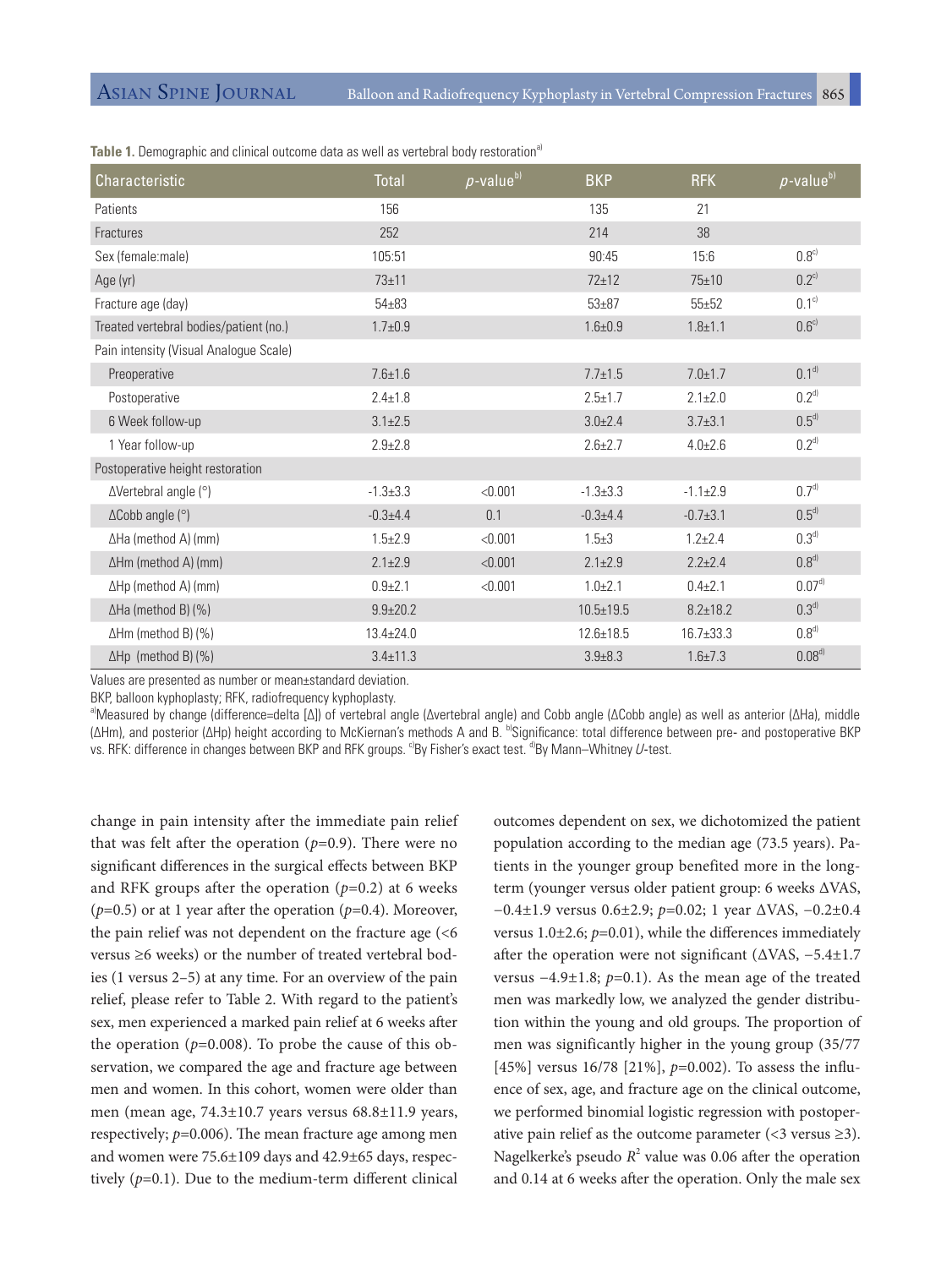## **Table 2.** Pain relief after operation

| Variable                       | Category                                                                                                   | No.              | Mean±standard deviation | $p$ -value <sup>a)</sup> |
|--------------------------------|------------------------------------------------------------------------------------------------------------|------------------|-------------------------|--------------------------|
| ∆VAS postoperative             |                                                                                                            |                  |                         |                          |
| Kyphoplasty technique          | <b>BKP</b>                                                                                                 | 134              | $-5.2 \pm 1.8$          | < 0.001                  |
|                                | <b>RFK</b>                                                                                                 | 21               | $-4.9 \pm 1.6$          | < 0.001                  |
| Fracture age (wk)              | $<$ 6                                                                                                      | 98               | $-5.2 \pm 1.7$          | < 0.001                  |
|                                | $\geq 6$                                                                                                   | 57               | $-5.0 + 1.8$            | < 0.001                  |
| Treated vertebral bodies (no.) | $\mathbf{1}$                                                                                               | 89               | $-5.0 \pm 1.7$          | < 0.001                  |
|                                | $2 - 5$                                                                                                    | 66               | $-5.4 \pm 1.8$          | < 0.001                  |
| Sex                            | F                                                                                                          | 105              | $-4.9 \pm 1.7$          | < 0.001                  |
|                                | $\mathsf{M}% _{T}=\mathsf{M}_{T}\!\left( a,b\right) ,\ \mathsf{M}_{T}=\mathsf{M}_{T}\!\left( a,b\right) ,$ | 50               | $-5.6 \pm 1.8$          | < 0.001                  |
| Age (yr)                       | < 73.5                                                                                                     | $77 \,$          | $-5.4 \pm 1.7$          | < 0.001                  |
|                                | $\geq 73.5$                                                                                                | 78               | $-4.9 \pm 1.8$          | < 0.001                  |
| ∆VAS 6 weeks                   |                                                                                                            |                  |                         |                          |
| Kyphoplasty technique          | <b>BKP</b>                                                                                                 | 49               | $-0,02\pm2.5$           | 0.99                     |
|                                | <b>RFK</b>                                                                                                 | $\overline{7}$   | $1.6 \pm 2.7$           | 0.2                      |
| Fracture age (wk)              | <6                                                                                                         | 32               | $-0.1 \pm 2.6$          | 0.08                     |
|                                | $\geq 6$                                                                                                   | 24               | $0.5 + 2.4$             | 0.3                      |
| Treated vertebral bodies (no.) | $\mathbf{1}$                                                                                               | 33               | $0.1 \pm 2.4$           | 0.97                     |
|                                | $2 - 5$                                                                                                    | 23               | $0.3 + 2.8$             | 0.5                      |
| Sex                            | F                                                                                                          | 36               | $0.5 + 2.5$             | 0.2                      |
|                                | $\mathsf{M}% _{T}=\mathsf{M}_{T}\!\left( a,b\right) ,\ \mathsf{M}_{T}=\mathsf{M}_{T}\!\left( a,b\right) ,$ | 20               | $-0.5 \pm 2.4$          | 0.2                      |
| Age (yr)                       | < 73.5                                                                                                     | 26               | $-0.4 \pm 1.9$          | 0.3                      |
|                                | $\geq 73.5$                                                                                                | 30               | $0.6 + 2.9$             | 0.2                      |
| ∆VAS 1 year                    |                                                                                                            |                  |                         |                          |
| Kyphoplasty technique          | <b>BKP</b>                                                                                                 | $\boldsymbol{9}$ | $-0.1 \pm 1.1$          | $0.8\,$                  |
|                                | <b>RFK</b>                                                                                                 | $\mathfrak{Z}$   | $\overline{2}$          | 0.2                      |
| Fracture age (wk)              | $<\!\!6$                                                                                                   | $\overline{7}$   | $0.6 + 1.9$             | 0.4                      |
|                                | $\geq 6$                                                                                                   | 3                | $-0.3$                  | 0.3                      |
| Treated vertebral bodies (no.) | $\mathbf{1}$                                                                                               | 6                | $1.0 + 1.7$             | $0.2\,$                  |
|                                | $2 - 5$                                                                                                    | $\overline{4}$   | $-0.8 + 1$              | 0.2                      |
| Sex                            | F                                                                                                          | $\mathbf 5$      | $0.8 + 2.3$             | 0.4                      |
|                                | $\mathsf{M}% _{T}=\mathsf{M}_{T}\!\left( a,b\right) ,\ \mathsf{M}_{T}=\mathsf{M}_{T}\!\left( a,b\right) ,$ | $\mathbf 5$      | $-0.2 + 0.5$            | 0.06                     |
| Age (yr)                       | < 73.5                                                                                                     | 6                | $-0.2+0.4$              | 0.3                      |
|                                | $\geq 73.5$                                                                                                | $\overline{4}$   | $1.0 + 2.6$             | 0.4                      |

Pain relief after operation as compared to the pain before the operation, pain relief at 6 weeks as compared to immediately after the operation and at 1 year after the operation as compared to 6 weeks after the operation, depending on the kyphoplasty technique, fracture age, number of treated vertebral bodies, sex, and age.

VAS, Visual Analogue Scale; BKP, balloon kyphoplasty; RFK, radiofrequency kyphoplasty; F, female; M, male.

a)By Mann–Whitney  $U$ -test.

could be ascertained as an independent prognostic factor for a favorable clinical outcome postoperatively (VAS <3) with an odds ratio of 2.6 (95% confidence interval [CI],

1.2–5.4; *p*=0.01). At the 6-week follow-up, the odds ratio was 3 (95% CI, 0.8–10.6; *p*=0.09). Age as well as fracture age had no influence at any time.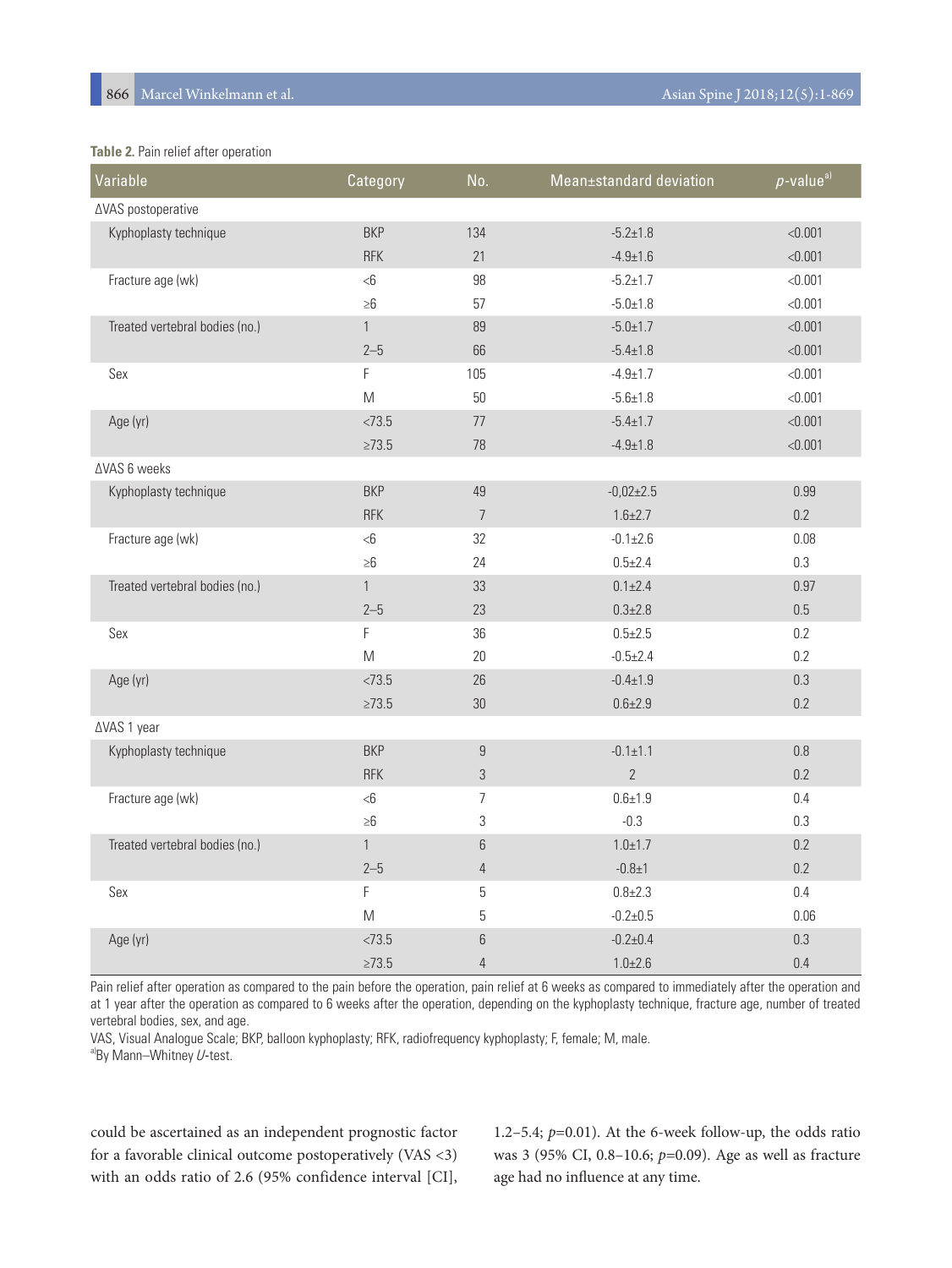#### **3. Radiological outcome data**

Table 1 gives an overview of the postoperative restoration of vertebral body height. Height restoration was relatively small but significant with a change of vertebral angle of −1.3°±3.3° (*p*<0.001) and Ha, Hm, and Hp vertebral body heights (Ha, 1.5±2.9 mm; *p*<0.001; Hm, 2.1±2.9 mm; *p*<0.001; Hp, 0.9±2.1 mm; *p*<0.001). Change in Cobb angle (−0.3°±4.4°) was not significant (*p*=0.1). BKP and RFK showed comparable results. At the 6-week follow-up, there was a significant loss of reduction in the bisegmental Cobb angle (1.3°±4.6°, *p*=0.002) and Ha vertebral body height (Ha, −0.9±3.0 mm; *p*<0.001). The change in the vertebral angle, and Hm as well as Hp body height were not significantly different between BKP and RFK. At the 1-year follow-up, we observed a further slight loss of reduction primarily at the anterior vertebral body edge (Ha, −0.9±2.2 mm; *p*=0.04; Hm, −0.8±1.6 mm; *p*=0.01). There was no significant change in the vertebral angle, Cobb angle, and Hp vertebral body height. In summary, both kyphoplasty methods achieved comparable postoperative height restoration. However, height restoration could not be maintained over the follow-up period, irrespective of the applied kyphoplasty method.

There was no correlation between fracture age and height restoration (Spearman rho, −0.08 to 0.04; *p*>0.05), pain relief and height restoration (Spearman rho, −0.02 to 0.03; *p*>0.05), and pain relief and fracture emergence (Spearman rho, 0.04 to 0.15; *p*>0.05).

## **Discussion**

This study showed that BKP and RFK led to significant and relevant pain relief immediately after operation. Pain relief lasted during the entire follow-up period, irrespective of the kyphoplasty method. In addition to the favorable clinical outcome, both BKP and RFK achieved a significant postoperative vertebral height restoration. However, height restoration was not sustainable, and there was no difference between the kyphoplasty methods in restoring the height of the fractured vertebral body. Although postoperative height restoration and pain relief was significant, there was no correlation between pain relief and height restoration.

## **1. Clinical outcome**

Average postoperative pain relief was 5.1±1.8, and this is in accordance with the published literature. Every single study that measured pain relief using VAS reports a significant postoperative pain reduction. The pain reduction averaged around 5 in recent studies on kyphoplasty. Our results confirm this score of pain relief and support the assumption that kyphoplasty is an effective treatment option for vertebral compression fractures. However, the mean pain relief varies considerably in different studies from 1.2 observed by Reinhold et al. [16-18] to 7.6 obtained by De Negri et al. [19] at 1 year after the operation. Studies that compare BKP and RFK are scarce. Bornemann et al. [9] performed a matched pair analysis with 96 patients in each group and reported a significantly increased pain reduction in the RFK group at 12- and 24-month follow-up (VAS 1.2 versus 2.1). There was no difference in the extent of pain relief immediately after the surgery between the two methods [9]. Pflugmacher et al. [8] reported similar results with a pain reduction of 7.3 and 5.9 using BKP and RFK, respectively, at the 6-month follow-up (*p*<0.001), while there was no difference immediately after kyphoplasty (5.9 versus 5.5, *p*=0.2). Petersen et al. [10] reported a comparable pain reduction with BKP and RFK (−4.6 versus −4.4) with lower pain at rest after 1 year in the RFK group. These results suggest that RFK results in long-term pain relief. Our results demonstrate favorable outcomes with both BKP and RFK. However, our results do not allow a reliable assessment of the long-term outcome because of the small sample size in the RFK group as well as because many patients were lost to follow-up.

#### **2. Radiological outcome**

Height restoration at the anterior vertebral body edge and the center of the vertebral body differs broadly among studies. Our results (1.5 and 2.1 mm) are at the bottom end of all studies and are comparable to the findings of Santiago et al. [20], Röllinghoff et al. [21], and Hiwatashi et al. [22]. The most favorable height restoration was reported by Liu et al. [23] with a mean absolute gain in height of 9.1 mm in 50 patients treated with BKP. In a study of Liu et al. [23], preoperative Ha was remarkably low (11.3 mm) and only recent fractures (mean, 17 days) had been included, which might explain for the extraordinary gain in height.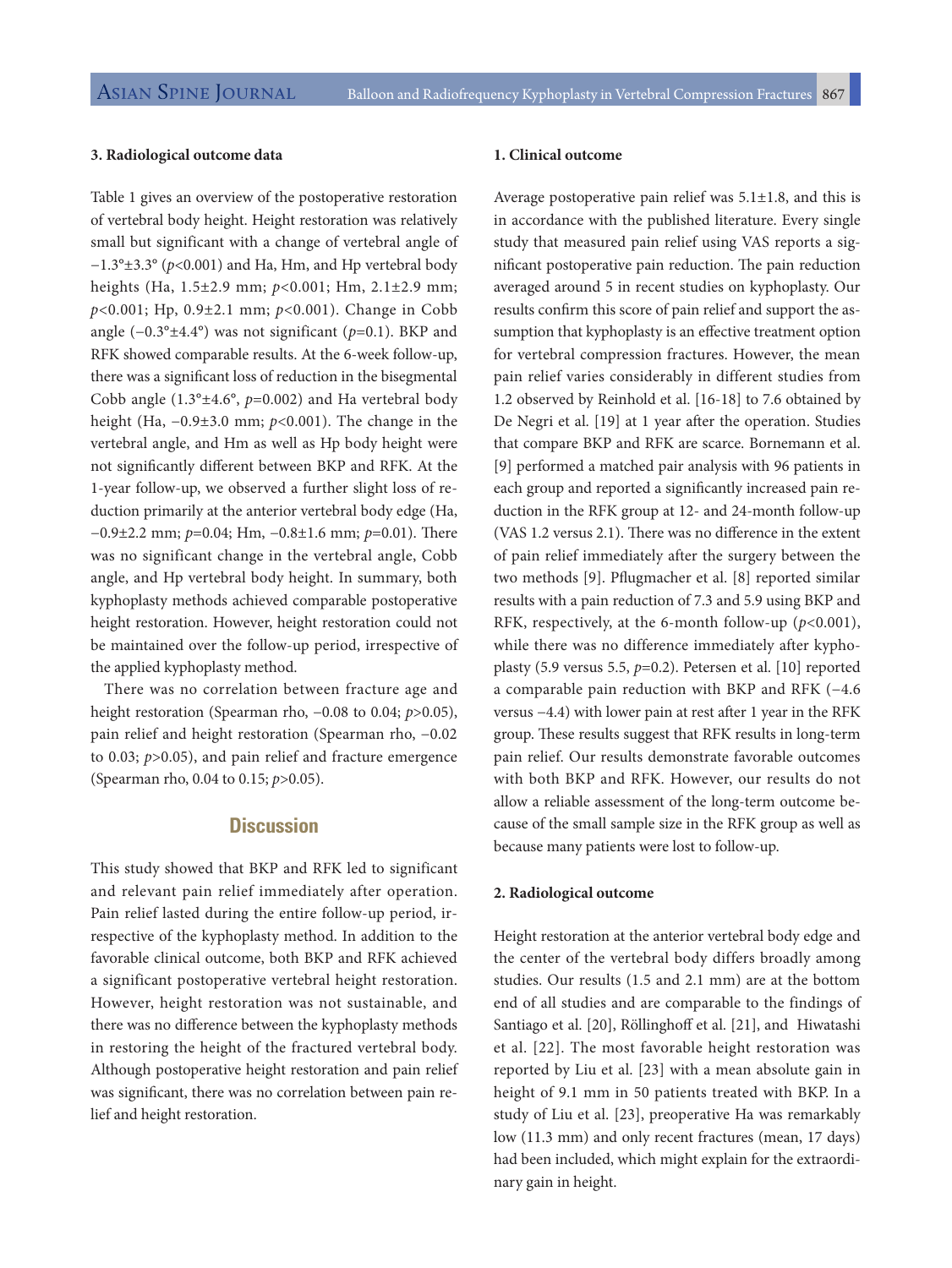The most favorable angle-based results were reported by Yan et al. [24] with a mean change of kyphotic angle of 11.7°. Our results are comparable to that of Kasperk et al. [25] who reported a mean change of kyphotic angle of 1.1° and that of Röllinghoff et al. [26] who reported a mean change of 1.0°. However, the comparison of angle-based height restoration is challenging because of the imprecise definition of kyphotic angle in different studies. Specific comparisons between BKP and RFK have been performed by Pflugmacher et al. [8], Bornemann et al. [9], and Petersen et al. [10]. Each study displayed slightly better but insignificant numbers in terms of reposition in the RFK group [8-10].

## **3. Limitations**

Our study has the following limitations. A retrospective study design can facilitate a selection bias. Furthermore, a limited sample size and a serious loss to follow-up additionally hamper statistical validity. There is no reliable information on the extent to which closed reduction contributed to the postoperative reduction. Therefore, there might be a confounding effect of closed reduction independent of the applied kyphoplasty method. We are convinced that an individual MF may enable one to compare medical images with higher validity. Nevertheless, scaling images with a standardized radiopaque body as a benchmark should be the method of choice.

# **Conclusions**

In summary, both BKP and RFK resulted in clinically relevant pain reduction. Kyphoplasty leads to an increased absolute and relative vertebral body height restoration and change of kyphotic angle. To date, neither BKP nor RFK has shown any key advantage over the other. Furthermore, there is no evidence for a positive correlation between height restoration and pain relief. The number of patients showing initial reduction/height restoration was significant but many were lost during follow-up. However, neither the extent of height restoration nor its loss seems to affect clinical outcomes. Therefore, our data shows that the aspect of reduction seems to be of secondary importance in these elderly patients, as safety and pain reduction might be more important and consistent [27,28].

# **Conflict of Interest**

No potential conflict of interest relevant to this article was reported.

# **Author Contributions**

MW: analysis of data, drafting of the manuscript, and supervision; TM: acquisition and analysis of data; SD: critical revision and administrative support; MO: critical revision; CK: critical revision, administrative support, and supervision; and CWM: conception and design, analysis of data, and supervision.

# **References**

- 1. Beyer W, Goser C, Heisel J. Krankheiten des Stutzund Bewegungssystems. In: Bund DR, editor. Sozialmedizinische Begutachtung fur die gesetzliche Rentenversicherung. Berlin: Springer; 2011. p. 133-96.
- 2. Dennison E, Cooper C. Epidemiology of osteoporotic fractures. Horm Res 2000;54 Suppl 1:58-63.
- 3. Suzuki N, Ogikubo O, Hansson T. The course of the acute vertebral body fragility fracture: its effect on pain, disability and quality of life during 12 months. Eur Spine J 2008;17:1380-90.
- 4. Ma XL, Xing D, Ma JX, Xu WG, Wang J, Chen Y. Balloon kyphoplasty versus percutaneous vertebroplasty in treating osteoporotic vertebral compression fracture: grading the evidence through a systematic review and meta-analysis. Eur Spine J 2012;21:1844- 59.
- 5. Stevenson M, Gomersall T, Lloyd Jones M, et al. Percutaneous vertebroplasty and percutaneous balloon kyphoplasty for the treatment of osteoporotic vertebral fractures: a systematic review and cost-effectiveness analysis. Health Technol Assess 2014;18:1-290.
- 6. Taylor RS, Taylor RJ, Fritzell P. Balloon kyphoplasty and vertebroplasty for vertebral compression fractures: a comparative systematic review of efficacy and safety. Spine (Phila Pa 1976) 2006;31:2747-55.
- 7. Elgeti F, Gebauer B. Radiofrequency kyphoplasty for the treatment of osteoporotic and neoplastic vertebral body fractures: preliminary experience and clinical results after 6 months. J fur Mineralstoffwechsel und Muskuloskelettale Erkrankungen 2014;18:5-9.
- 8. Pflugmacher R, Bornemann R, Koch EM, et al.